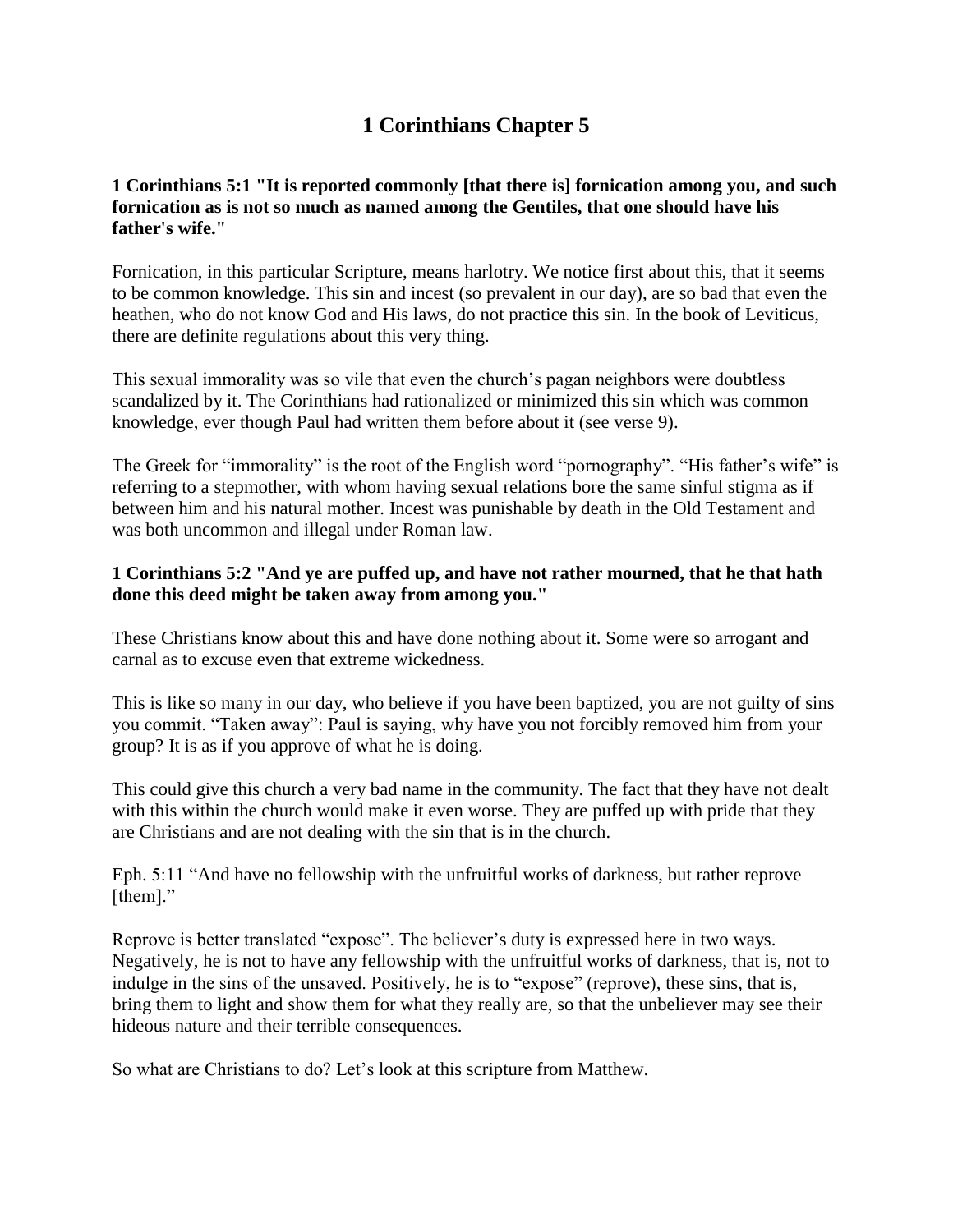Matthew 18:15-17 "Moreover if thy brother shall trespass against thee, go and tell him his fault between thee and him alone: if he shall hear thee, thou hast gained thy brother." "But if he will not hear [thee, then] take with thee one or two more, that in the mouth of two or three witnesses every word may be established." "And if he shall neglect to hear them, tell [it] unto the church: but if he neglect to hear the church, let him be unto thee as a heathen man and a publican."

If the violator of God's Word will not listen after the things (in Matthew 18:15-17), are done in a lovingly manner, pursuant to (verse17), they are to be regarded by the church as "a heathen and a tax collector".

The idea is not merely to punish the offender, or to shun him completely, but to remove him as a detrimental influence from the fellowship of the church, and henceforth to regard him as an evangelistic prospect rather than as a brother. Ultimately, the sin for which he is excommunicated is a hard-hearted impenitence.

## **1 Corinthians 5:3 "For I verily, as absent in body, but present in spirit, have judged already, as though I were present, [concerning] him that hath so done this deed,"**

Paul has just heard of this sin from afar, and he knows exactly what should be done about this matter. Those who were in the church in authority should have already handled this.

Paul had already passed judgment on the sinner and those of the church needed to also.

## **1 Corinthians 5:4 "In the name of our Lord Jesus Christ, when ye are gathered together, and my spirit, with the power of our Lord Jesus Christ,"**

"In the name of our Lord": Consistent with His holy person and will. "Gathered together": This action is to be done when the church meets publicly. "Power": Authority is in view. Action against unrepentant sinning in the church carries the weight of the Lord's authority.

The prescription for church discipline must be read considering the parable of the lost sheep (in Matthew 18:12-14). The goal of this process is restoration. If successful, "you have gained your brother". The first step is to tell him his fault privately.

### **1 Corinthians 5:5 "To deliver such a one unto Satan for the destruction of the flesh, that the spirit may be saved in the day of the Lord Jesus."**

"Deliver … unto Satan": "Deliver" is a strong term, used of judicial sentencing. This is equal to excommunication of the professed believer. It amounts to putting that person out of the blessing of Christian worship and fellowship by thrusting him into Satan's realm, the world system.

"The destruction of the flesh": This refers to divine chastening for sin that can result in illness and even death.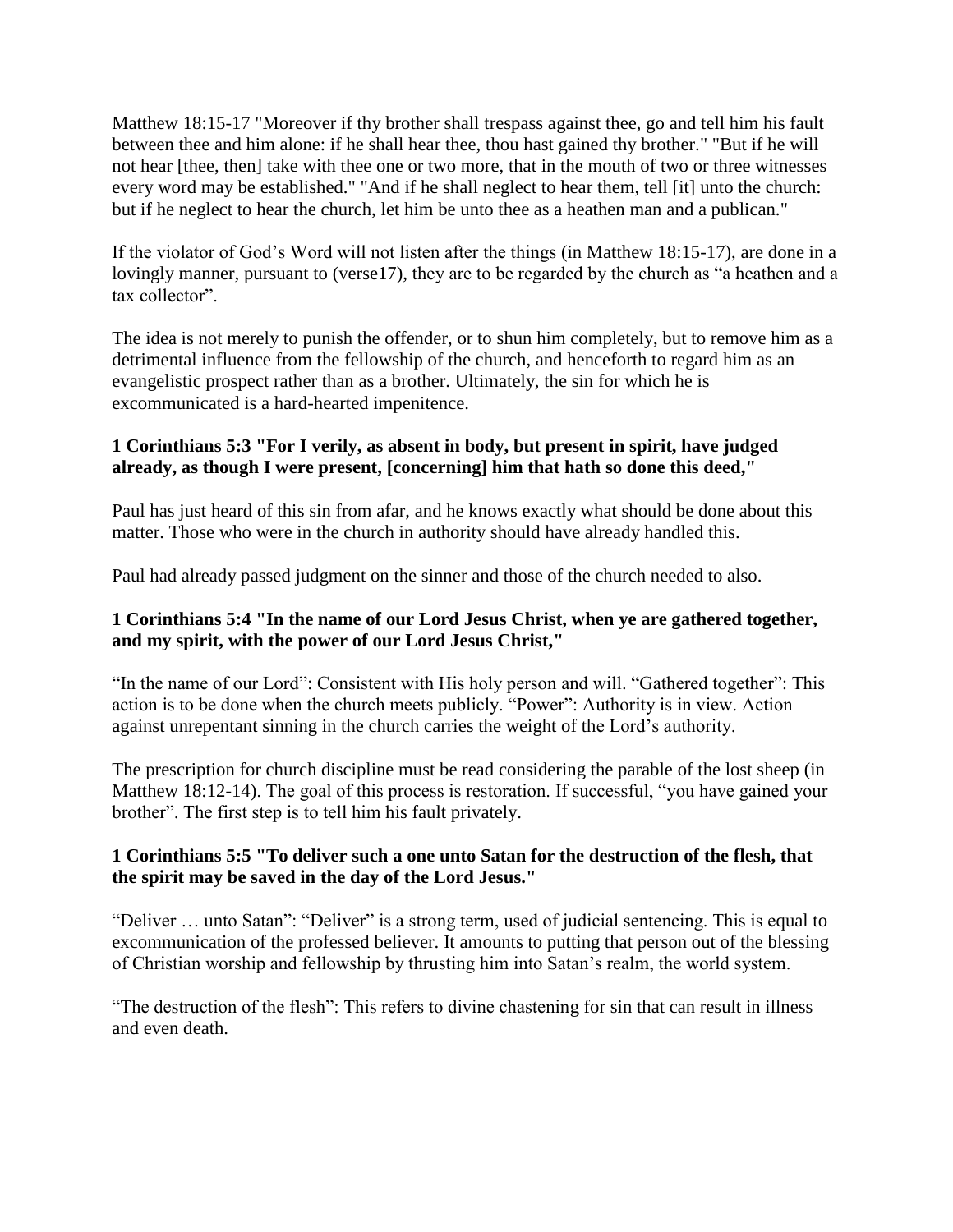"Spirit …. Saved": The unrepentant person may suffer greatly under God's judgment, but will not be an evil influence in the church; and he will more likely be saved under that judgment than if tolerated and accepted in the church.

This is not saying that they would automatically be saved because of the suffering of the flesh. This is saying that the protection is removed from this person, and Satan can do with this sinner's body whatever he will. This is done to cause the sinner to repent. If you repent of sin, your spirit will be saved, even if your body is ravaged by that sin. Paul is saying also, in the verse above, that these are not his own personal wishes for this man, but the will of the Lord Jesus Christ.

## **1 Corinthians 5:6 "Your glorying [is] not good. Know ye not that a little leaven leaveneth the whole lump?"**

Just the fact that a person has accepted Jesus as their Savior does not exempt them from punishment for their sin. Paul is saying here, if you let this go without taking care of this, the sin will spread in your church. You must remove the one who is infected with sin, so that this disease will not spread to the other members.

"Glorying" as in this case means "boasting". It was not good because their proud sense of satisfaction blinded them to their duty regarding blatant sin that devastated the church.

"Leaven" in scripture is used to represent influence, and in most cases, evil influence.

"Whole lump": When tolerated, sin will permeate and corrupt the whole local church.

### **1 Corinthians 5:7 "Purge out therefore the old leaven, that ye may be a new lump, as ye are unleavened. For even Christ our Passover is sacrificed for us:"**

Leaven in the verse above, is sin. Paul is saying, clean up your church, so that it will be without sin again. Purge in this Scripture, means to cleanse thoroughly. Do not leave anything at all that is associated with this sin. Christ was the unleavened Bread. He was without sin. If we are truly followers of Him, we must be free of sin, as well. Jesus' sacrifice for us was to do away with the sin in our life. A person who sins must repent quickly and get forgiveness for that sin.

"Christ our Passover": Just as unleavened bread symbolized being freed from Egypt by the Passover, so the church is to be unleavened, since it has been separated from the dominion of sin and death by the perfect Passover Lamb, the Lord Jesus Christ. The church is therefore, to remove everything sinful in order to be separate from the old life, including the influence of sinful church members.

### **1 Corinthians 5:8 "Therefore let us keep the feast, not with old leaven, neither with the leaven of malice and wickedness; but with the unleavened [bread] of sincerity and truth."**

"Keep the feast": In contrast to the Old Testament Passover feast celebrated annually, believers constantly celebrate the "feast" of the new Passover, Jesus Christ. As the Jews who celebrate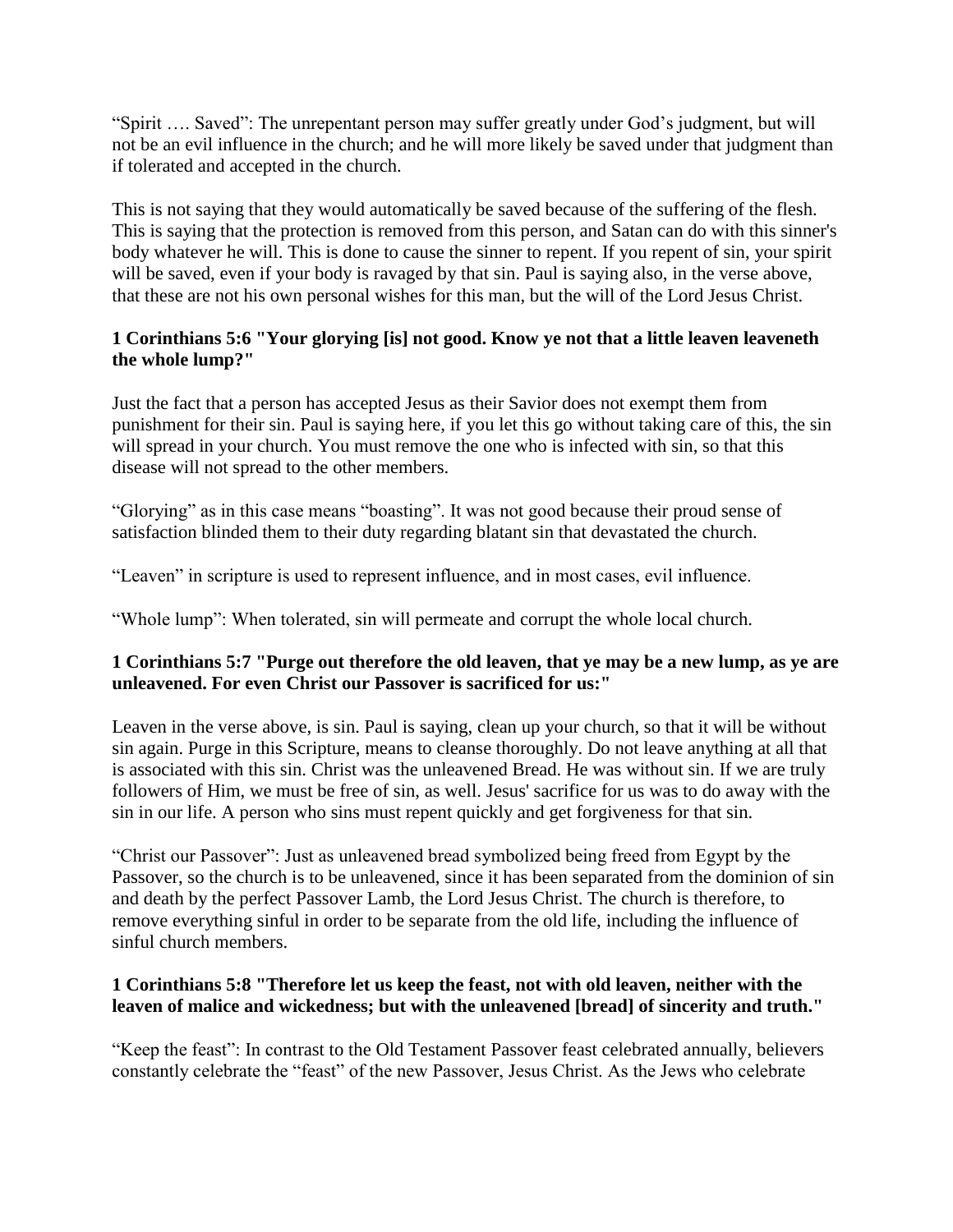Passover do so with unleavened bread, so believers celebrate their continual Passover with unleavened lives.

The life of a Christian should be a continual remembrance of the great sacrifice that Jesus made for us. Jesus (the perfect Lamb sacrifice), was our Substitute. We deserved the death on the cross, but He took our place. I see in this a personal relationship with the Lord Jesus. In the Passover, the lamb was killed and the blood drawn of the animal, but had they not put the blood over the door, death would have come to that house.

We must not only believe that He gave His body at Calvary for our sin, but we must individually apply that precious blood to our life. He must be our personal Savior. We must desire to be like Jesus. This next Scripture tells it all.

Galatians 2:20 "I am crucified with Christ: nevertheless I live; yet not I, but Christ liveth in me: and the life which I now live in the flesh I live by the faith of the Son of God, who loved me, and gave himself for me."

Sin should not be tolerated in your life, if you are a Christian. Anyone proclaiming Christianity should have no desire in their heart to sin. We should constantly be sincere with the Lord. Truth should be our standard.

#### **1 Corinthians 5:9 "I wrote unto you in an epistle not to company with fornicators:"**

We become like those we keep company with. Paul had warned of the dangers of fellowshipping with sinners. Fornicator, in this Scripture, is taken from the word pornos, and can be translated male prostitute. This includes homosexuals. This leaves no doubt as to the danger of those who associate with those who are involved in sex sins. This is primarily speaking of unnatural acts in sex relations, but includes adultery between male and female, as well. One thing we must note in this, it is alright to go and witness to the lost, this is just speaking of not getting caught up in their sin.

Eph. 5:11 "And have no fellowship with the unfruitful works of darkness, but rather reprove [them]."

In (Eph. 5:11), Paul's instruction is plain and direct: Christians are to faithfully live in righteousness and purity and have nothing at all to do with the evil ways and works of Satan and the world. The two ways of living are unalterably opposed to each other and mutually exclusive. The Christian's responsibility does not stop with his own rejection of evil. He is also responsible for exposing and opposing darkness wherever it is found, especially when it is found in the church.

#### **1 Corinthians 5:10 "Yet not altogether with the fornicators of this world, or with the covetous, or extortioners, or with idolaters; for then must ye needs go out of the world."**

The statement, "not altogether" just means that he did not forbid casual association with these sinners, but continuous association, which might cause you to get involved in their sin. We are in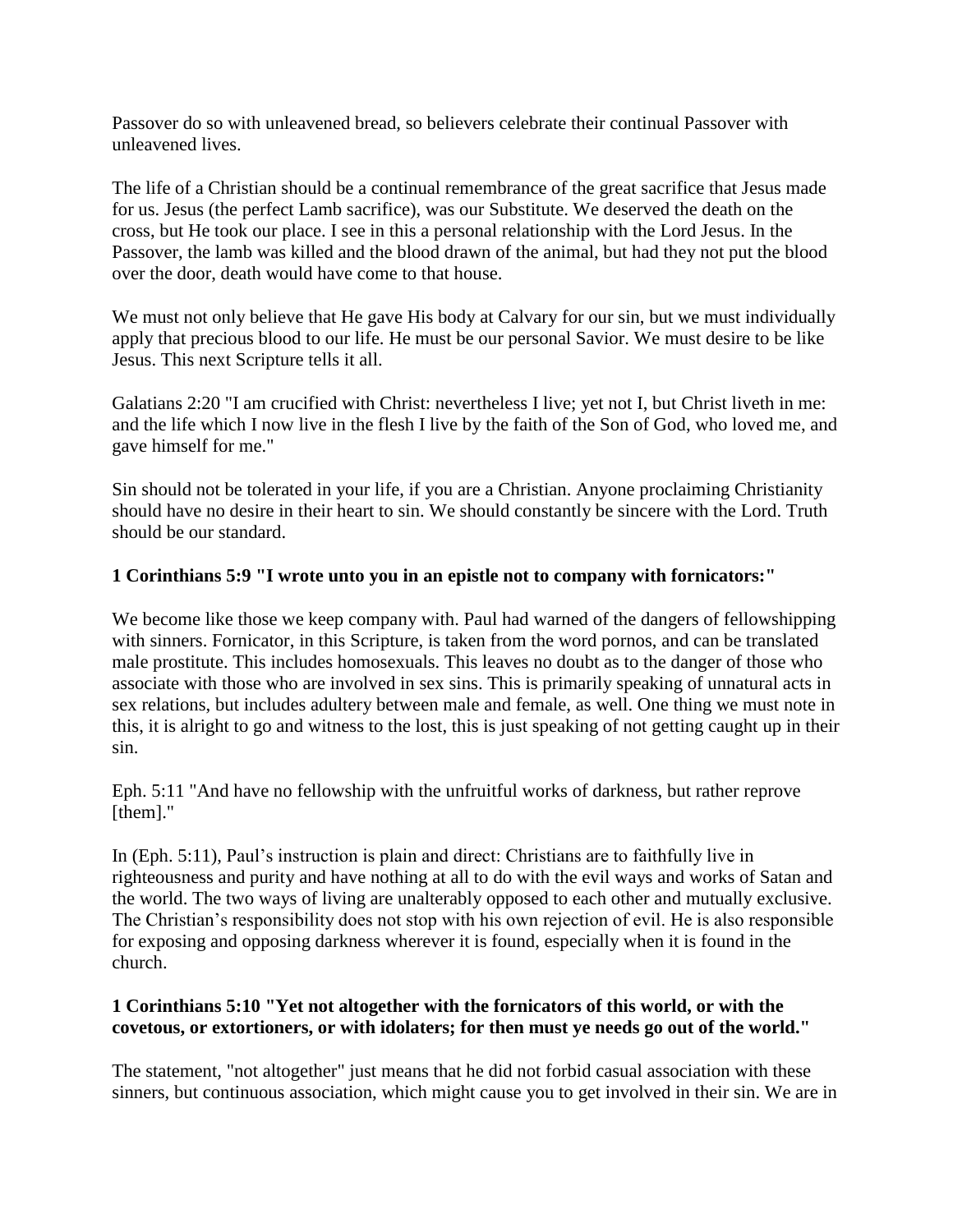this world with those who commit these sins, but we are not of this world. We are a holy people set aside for the purposes of God. We are not holy in our own right, but have put on righteousness which Jesus provided for us when He washed us in His precious blood. There would be no point in us staying in this world, except we have the opportunity to win people out of these sins to the living God.

#### **1 Corinthians 5:11 "But now I have written unto you not to keep company, if any man that is called a brother be a fornicator, or covetous, or an idolater, or a railer, or a drunkard, or an extortioner; with such a one, no, not to eat."**

Paul clarifies his intention in the earlier letter. He expected them to disassociate with all who said they were brothers, but had a consistent pattern of sin. The meal was a sign of acceptance and fellowship in those days.

Notice the fact that Paul called him a brother here, which means they were of like persuasion. It seems it is much worse for a Christian to be caught up in these sins, than it is for those who have not repented and given their lives to the Lord. To sin in full knowledge is much worse than to sin and not be aware that you are sinning. It does not say, again, that you are not to come in casual contact with them, but not to eat with them. We are not to turn our head the other way when a brother or sister sins, and act as if it did not happen. When you fellowship by eating with them, it is as if you are condoning what they are doing.

### **1 Corinthians 5:12 "For what have I to do to judge them also that are without? do not ye judge them that are within?"**

Paul is interested in keeping the converts that the Lord has given him. He cannot change the world, unless they want to be changed. His instructions are for those he claims as his own converts.

### **1 Corinthians 5:13 "But them that are without God judgeth. Therefore put away from among yourselves that wicked person."**

There is a day of judgment coming when the Lord Jesus will judge the whole world. Paul is saying here, we do not judge the world, Jesus does. If someone is determined to live in sin like the world, put them out there in the world with the rest of the sinners. Let God judge them on judgment day, just as He will the rest of the sinners. Those who are determined to sin should not be left with the Christians to contaminate them.

# **1 Corinthians Chapter 5 Questions**

- 1. What had been reported to Paul about the church at Corinth?
- 2. This sin was such a bad one that not even the \_\_\_\_\_\_\_\_\_ committed this sin.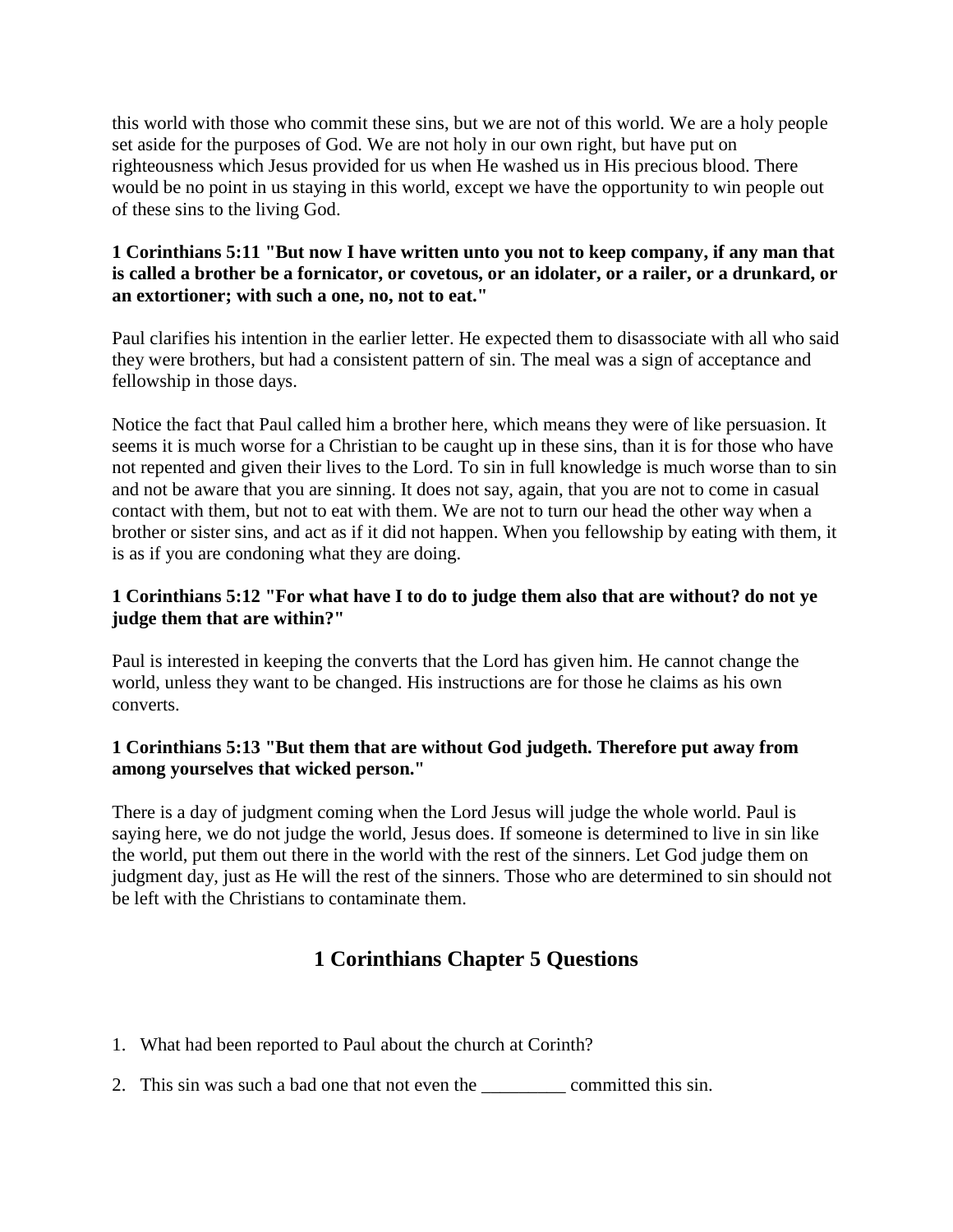- 3. Exactly what was the sin?
- 4. What does fornication, in verse 1, mean?
- 5. What is a similar sin prevalent in our day?
- 6. Where do we read who we can sleep with and who we cannot?
- 7. Who was this woman probably?
- 8. Did that make it any less a sin?
- 9. What have the members of the church done about this sin in their church?
- 10. What did Paul say they should do with this sinner?
- 11. What is this church puffed up with?
- 12. Paul was absent in body, but present in \_\_\_\_\_\_\_\_\_.
- 13. In verse 4, Paul is speaking this in whose name?
- 14. Who were they to deliver this sinner to?
- 15. Why?
- 16. That the spirit \_\_\_\_ be saved in the day of the Lord Jesus.
- 17. What is this done for?
- 18. A little leaven \_\_\_\_\_\_\_\_ the whole lump.
- 19. Is a person exempt from punishment just because he has accepted the Lord Jesus?
- 20. Why must the sinner be removed?
- 21. What is leaven in verse 7?
- 22. What does purge mean in verse 7?
- 23. Who was the unleavened Bread?
- 24. What is meant by keep the feast?
- 25. Who was our Substitute?
- 26. Jesus must be our \_\_\_\_\_\_\_\_\_\_\_\_ Savior.
- 27. Who had Paul written them not to company with?